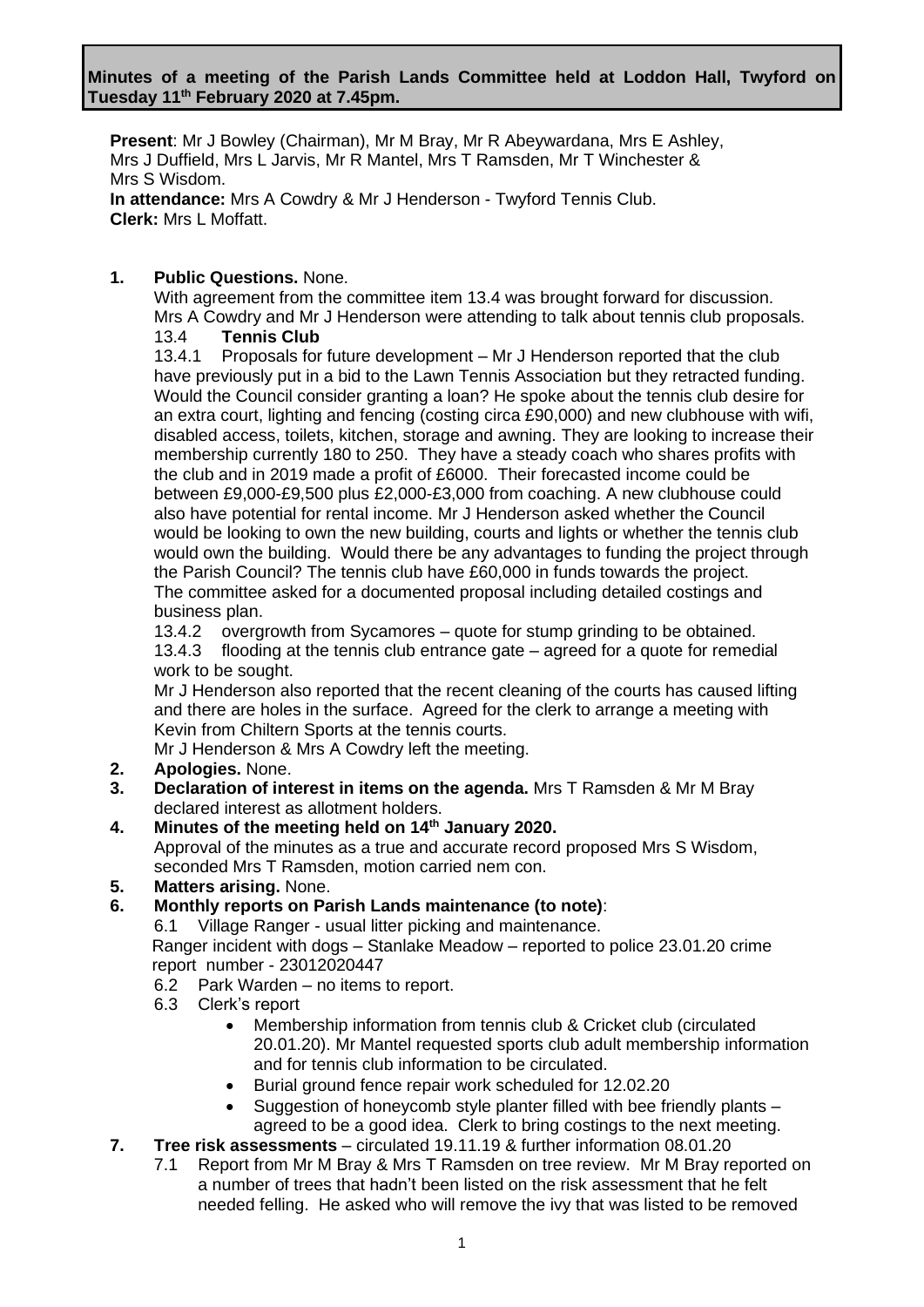before the next inspection. On the whole Mr Bray and Mrs Ramsden agreed with the works highlighted on the risk assessment.

7.2 To consider quotes – 4 contractors had been asked to quote for the works at all sites. Not all the quotes had been received but the clerk asked the committee to consider the Stanlake Copse works in order that the Conserve Reading on Wednesdays (CROW) group can carry out their planned works using the logs and debris.

Three quotes had been received for the Stanlake Copse works. Proposed Mr T Winchester, seconded Mrs S Wisdom to **RECOMMEND to Full Council** up to £1,900 on quoted tree works. Motion carried unanimously.

- **8. Climate emergency action** Mr J Bowley reported on his meeting with Mrs B Ditcham. Actions they agreed are:
	- An audit of where we are now Mr Bowley asked for an excel list of the outstanding actions for all committees (not just climate relevant)
	- Mr Bowley & Mrs Ditcham will then look at the current position with regard to the Council's Climate relevant activities.
	- Mr Bowley & Mrs Ditcham will then consider additional items each committee can do and will make a list for each committee.

### **9. To agree terms of reference & additional working group members for the Twyford Green Taskforce** (circulated 29.01.20)

The working group is responsible for bringing organisations together to keep Twyford clean, healthy and green.

i. To work with local organisations creating projects within the working group remit.

- ii. To obtain funding to run the projects.
- iii. To market the projects and organise launch events.
- iv. To liaise with experts.

v. To give consideration to health and safety and review the risk assessment before events/projects.

Approval of the Twyford Green taskforce terms of reference proposed Mrs T Ramsden, seconded Mrs E Ashley. Motion carried unanimously.

Additional members added to the working group are: Ms C Scull - TPC, Fiona Price – Berkshire Age UK, Natalie Burton – TATA, Duncan MCKay - trustee of the Oxford centre of sustainable healthcare & Prabha Lacey – NHS. Proposed to add these members Mr T Winchester, seconded Mrs T Ramsden, motion carried nem con.

9.1 Green prescriptions – funding & work with local organisations.

Mr R Abeywardana reported that the clerk has looked into funding opportunities and he has made contact with Annabelle Padwick, Life at number 27. Mr Abeywardana is also in contact with Jo Barrett, Twyford Surgery Practise Manager and hopes to meet Jason the new social prescriber early on in his role. Agreed for the clerk to establish contact with funding organisations and see whether they may be interested in assisting with funding the project.

## **10. Allotments.**

## 10.1 **Hurst Rd.**

10.1.1 Hurst Road plot availability – 7 plots available. Noted.

10.1.2 Request for skip 12 yard - £359 – unanimously approved – within budget. 10.2 **London Rd.**

10.2.1 London Road plot availability – 1 available. Noted.

10.2.2 Twyford & Ruscombe Horticultural Association (TRHA) request to replace the fence. The committee considered three quotes and agreed on 3mm galvanised wire. Proposed Mr T Winchester, seconded Mr M Bray to **RECOMMEND to Full Council** to approve the quote for £1,891. Motion carried unanimously.

## **11. Millennium Garden, Jubilee Corner, Burial Ground & War Memorial.**

- 11.1 Report on cremations & burials none.
- 11.2 Report on memorials none.

11.3 Options for woodland remembrance garden and book – report on comparison of charges. Charges to scatter cremated remains are: St Marys £165, Easthampstead crematorium £188 and Earley £95. Clerk to find out costs of inscription in a remembrance book and to check feasibility.

11.4 Book swap cupboard – no update. Clerk to follow up.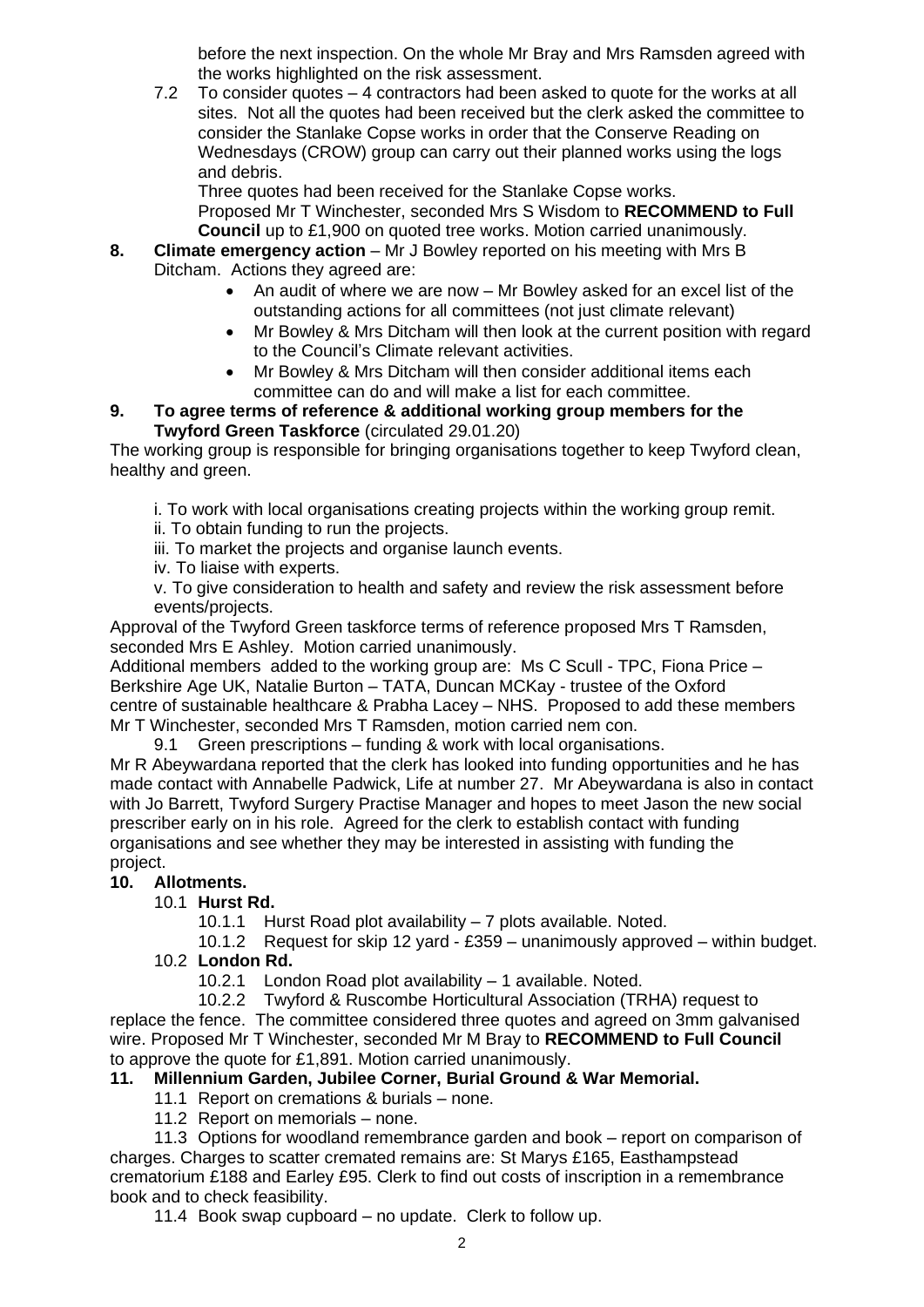11.5 To consider online mapping of burial ground information – to consider quote (circulated 17.01.19) Clerk to circulate the link to [www.parish-online.co.uk](http://www.parish-online.co.uk/) (circulated 12.2.20).

11.6 Field Maple tree and hawthorn – to consider quote £250 (photos circulated 22.11.19) Proposed Mr M Bray, seconded Mrs S Wisdom to **RECOMMEND to Full Council** to approve the quote for £250 to reduce the height of the three trees. Motion carried unanimously.

11.7 To consider plan for tree wood and brash after tree works - suggestion to build a dead hedge as an informal barrier at the end of the copse before the brook – the committee were not in favour.

**12. Bell Corner & Polehampton Corner** – no items to report.

## **13. King George V Recreation Ground.**

13.1 CCTV – link to 3 quotes circulated 03.09.19 Awaiting feedback from GCD Security following camera test in darkness on 10.02.20.

13.2 Playground reports and quotes for repairs KGVR & Stanlake Meadow (link circulated 25.04.19) The 2020 inspection will be carried out w/c 24<sup>th</sup> February. Agreed to wait and review the new report.

13.3 To consider a quote to plant a new hedge parallel to Longfield Road hedge and also to consider possible school involvement. Committee to consider practicalities of management of old hedge. Agreed it would be a good idea to involve the schools if there is interest. Agreed for the clerk and Mr Bowley to meet with the contractor to agree the line of the new hedge – the committee would like this to be as close as possible to the old hedge. Proposed Mr T Winchester, seconded Mr M Bray to approve the quotes of £985 for labour to plant the new hedge and £480 for the new hedge plants. Work to be carried out in Autumn 2020 from the 2020 budget. Motion carried unanimously.

13.4 Tennis Club

- 13.4.1 proposals for future development Jamie Henderson to attend
- 13.4.2 overgrowth from Sycamores quote for stump grinding

13.4.3 flooding at the tennis club entrance gate – agreed for a quote for remedial work to be sought.

Items had been discussed earlier on in the meeting. Further discussion took place on the different options. Councillors would like an options paper to consider pros and cons & vat implications. In the first instance they would like a business case from the tennis club to include forecasted use and why they would feel the need to expand.

13.5 Twycombe Lodge rent review information awaited from Ballards.

13.6 Wildflower areas & logger – request to extend areas and consider herbicide use. Additional wildflower areas were approved although it was agreed to keep the grass short at the edges. Loggery was approved. Suggested asking again for bluebell bulbs in the Autumn and requested schematics for the information board. Herbicide use was discussed. At present glyphosate is used to spot spray in order to control weeds on hard standings (paths, parking areas and gutters). An annual application of herbicide is used around park furniture and at the base of hedges but not around trees or fitness trail. Selective herbicide is applied by boom spray to control the broad leaves on the sports pitches. Agreed no change.

13.7 To consider making a contribution of £15 seeds for Loddon Hall area. Approval proposed Mr R Abeywardana, seconded Mrs T Ramsden. Motion carried unanimously.

### **14. Stanlake Meadow.**

14.1 Cricket club agreement – The Cricket Club were not happy with the changed wording. They have been asked to suggest some alternative wording. Possible wording could include 'of no more than x days' or 'not consecutive weekends'.

14.2 Copse project update

14.2.1 Twyford forest update – the project has raised over £1,400 so far.

14.2.2 to consider a quote for lectern sign – proposed Mrs T Ramsden, seconded Mrs E Ashley to approve the sign cost of £1,924 within 2020 budget. Motion approved unanimously.

- 14.2.3 To consider quote for copse tree works dealt with under item 7.2.
- 14.2.4 To consider purchasing rustic bird boxes £30, RSPB robin box £14, rustic bug boxes £18, RSPB Tawny Owl box £95, RSPB tit box £16 It was agreed a Tawney Owl box would be a good idea. Clerk to speak to Stephen Loyd as to which other box would be most appropriate.
- 14.2.5 To consider quote for copse tree works dealt with under item 7.2